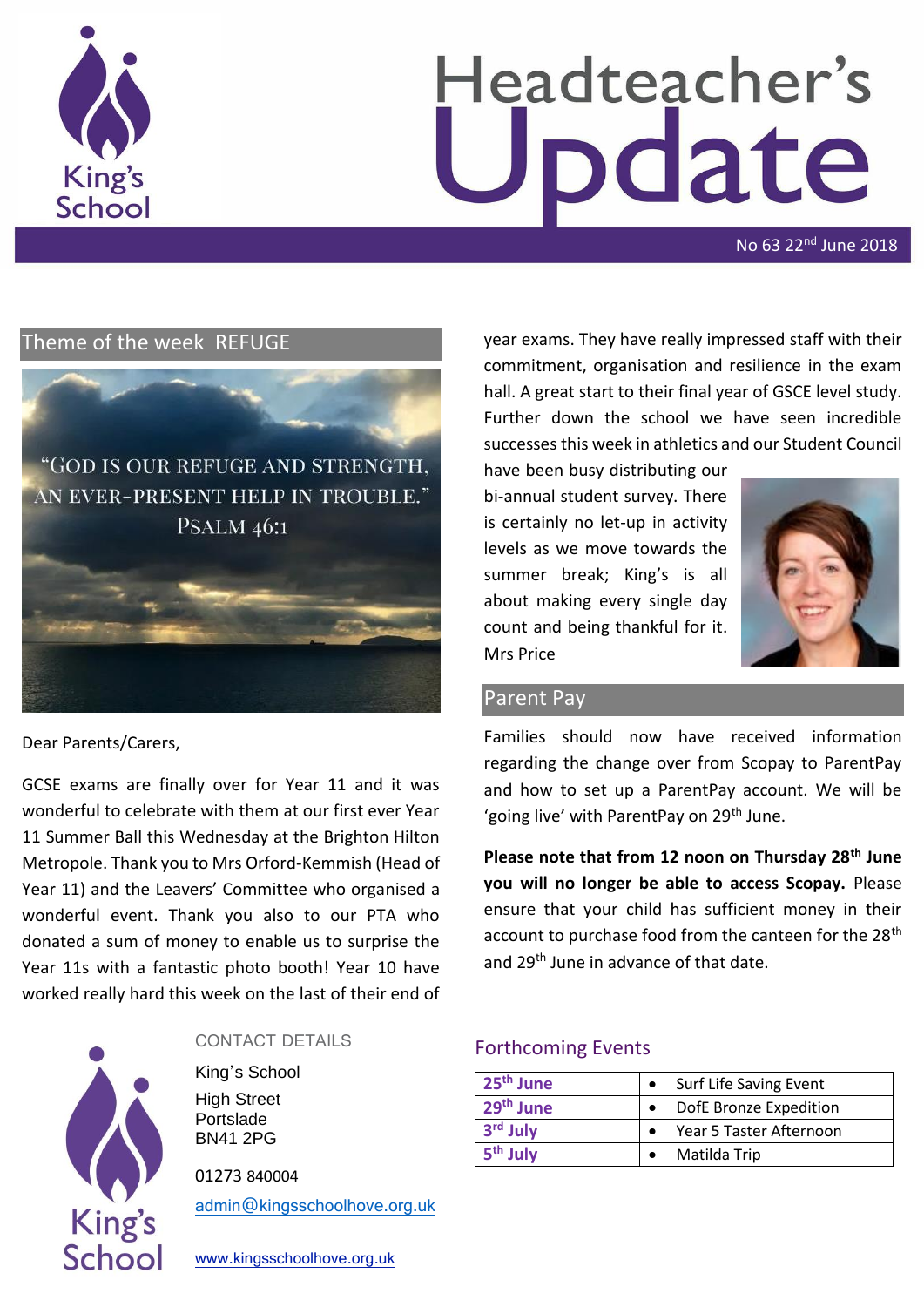From 5pm on the 29<sup>th</sup> June you will be able to transfer funds to ParentPay, please do **not** add any funds until this time.

If you have not received an activation letter please contact [finance@kingsschoolhove.org.uk.](mailto:finance@kingsschoolhove.org.uk)

#### Students of the Week

Our Keystage 3 student of the week is Max in Year 9. Max has been nominated for his caring attitude towards both peers and staff, inside school and outside school. Max's homework is wonderful and he always shows real dedication to his lessons and GCSE options. Well done Max!





Our Keystage 4 student of the week is Eva in Year 10. Eva has been putting in a great amount of effort for DofE and has produced some great work in PSHE. Keep up the good work Eva!

As a special circumstance, we

would also like to congratulate Year 11 students who have now all finished their GCSE exams. Excellent work!



#### Trip Report- Salter's Chemistry Festival

On Thursday  $14<sup>th</sup>$  June I had the privilege of taking 4 year 7 competition winners on a trip to the University of Brighton to take part in the Salter's Institute Festival of Chemistry. The pupils took part in two challenges where they had to use chemical tests to determine which suspect had stolen a trophy and create a new chemical indicator. Although the group didn't take

home any of the prizes, they had an amazing time using the University's facilities and equipment. The day was finished with an outstanding Chemistry display from Professor Hal Sosabowski, who demonstrated how much fun can be had with dry ice, liquid nitrogen and exploding balloons. Well done to Solomon, Cameron,

Holly and Freya for participating so well in the day's activities.

Miss Weysom



Event Report- Year 11 Summer Ball

The Year 11 Leavers' Ball took place at the Brighton Hilton Metropole Hotel on Wednesday this week. Students arrived from 6:30pm in a variety of modes of transport, decked out in all their finery.

Awaiting them was a beautifully decorated suite of rooms. The Leavers' Committee had chosen the theme of 'a hint of purple'; a silver and purple balloon arch adorned the main dance floor and the tables were beautifully fitted out in a similar vein. Year 11 enjoyed a 'mocktail' on arrival and then a delicious two-course, sit down meal. The PTA kindly donated money to provide an instant photo booth which was well used all evening and the dancefloor was packed for hours!

Our Year 11 students were an absolute credit to King's and to their parents. The hotel and security staff commented on how well-mannered and responsible they were and we were exceptionally proud to see them all acting so maturely and having such a good time. Well done and thank you to Head of Year 11, Mrs Orford-Kemmish, and her Leavers' Committee, for organising such a memorable and successful event!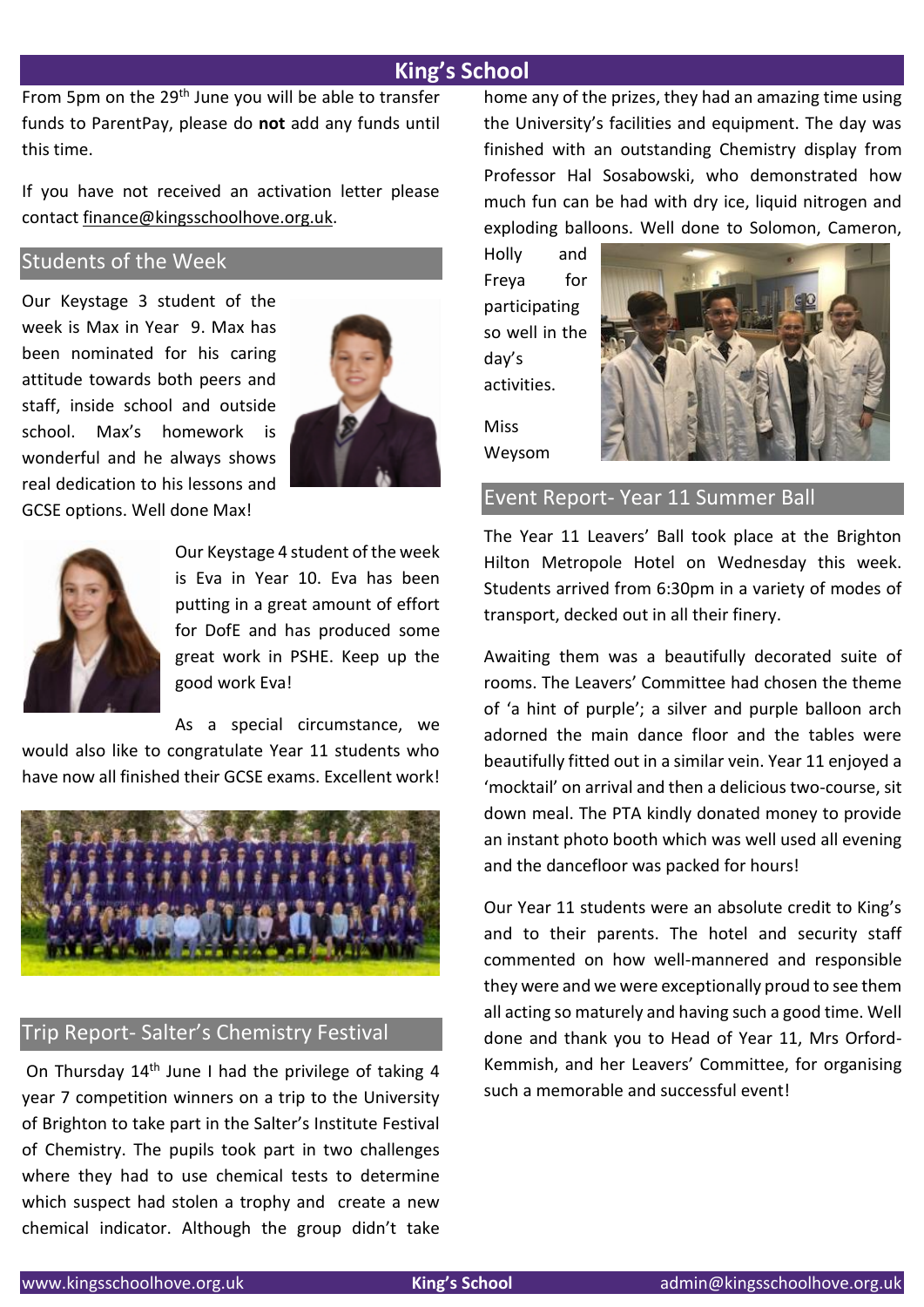## Swimming Success!

We are exceptionally proud of Year 9 student, Elijah, and his ongoing success with his swimming endeavours. Elijah is a very promising young athlete who swims for the Shiverers club. At the Sussex County Awards ceremony held last weekend Elijah picked up numerous trophies for his various wins through the year and he was also awarded the Sussex Participant Award 2018, which is given in recognition of outstanding achievement or performance by either an individual or team in the year through to  $31<sup>st</sup>$  March 2018.

The panel praised Elijah as a "*focused and driven young man whose life revolves around the pool" and they particularly noted "his considerate attitude to others which has been highlighted by other clubs on several occasions…it may seem that his list of accolades is* 

*important but actually what is a greater achievement is that Elijah is always grateful for those around him, their contributions to his training and their time given to galas."* Elijah is a fantastic role model for our values and we look forward to witnessing his continued success in the water.



## Awards Evening- 17<sup>th</sup> July

We are holding our first formal Awards' Evening on Tuesday 17<sup>th</sup> July. Parents/carers of students who have won an award will have received letters this week inviting them this event. Parents, carers and students are invited to arrive at school for a drinks and canapés reception in the quad before the formal award presentations being at 6:30pm. On the evening we will be handing out academic subject awards for KS3 and KS4, as well as 'Sportsman and Sportswoman of the Year' awards and a special 'King's Cup' to a student who has best exemplified and role modelled our values of love, forgiveness, respect and responsibility this academic year. Mrs Karen Lynch, CEO of the Russell Education Trust, will be attending to speak and to hand out awards to our deserving winners.

# Year 11 Parents' Farewell Event- 17<sup>th</sup> July

Also on 17<sup>th</sup> July, we will be holding a farewell event for parents/carers of our outgoing Year 11 class. Year 11 parents are invited to attend a drinks reception from 16.00-15.30 in the school quad (weather permitting). A copy of the letter to parents can be found on our website, and parents/carers are asked to please RSVP to [admin@kingsschoolhove.org.uk.](mailto:admin@kingsschoolhove.org.uk)

#### Summer Showcase- 19<sup>th</sup> July

Our popular Summer Arts Showcase returns this year on Thursday 19th July. Please keep this date in your diaries and further information will be forthcoming. Mrs Grosvenor, our Head of Arts, is putting together an exciting programme to include a display of visual art as well as dance, drama and musical performances.

# RET Senior Staff Conference

Senior staff from King's School met up with other senior staff across the Russell Education Trust this week for the annual RET Senior Staff Summer Conference. This is always a great opportunity to share best practice and ideas with our colleagues in the other four RET schools. One of the many benefits of being part of a small Trust, staffed by education professionals, are these opportunities for discussion, reflection and joint action with like-minded colleagues.

#### Transition afternoon

On Tuesday afternoon we completed the first of our Year 6 transition events.

Students who are joining us from primary schools in ones and twos, along with those who are homeschooled, were in for the afternoon.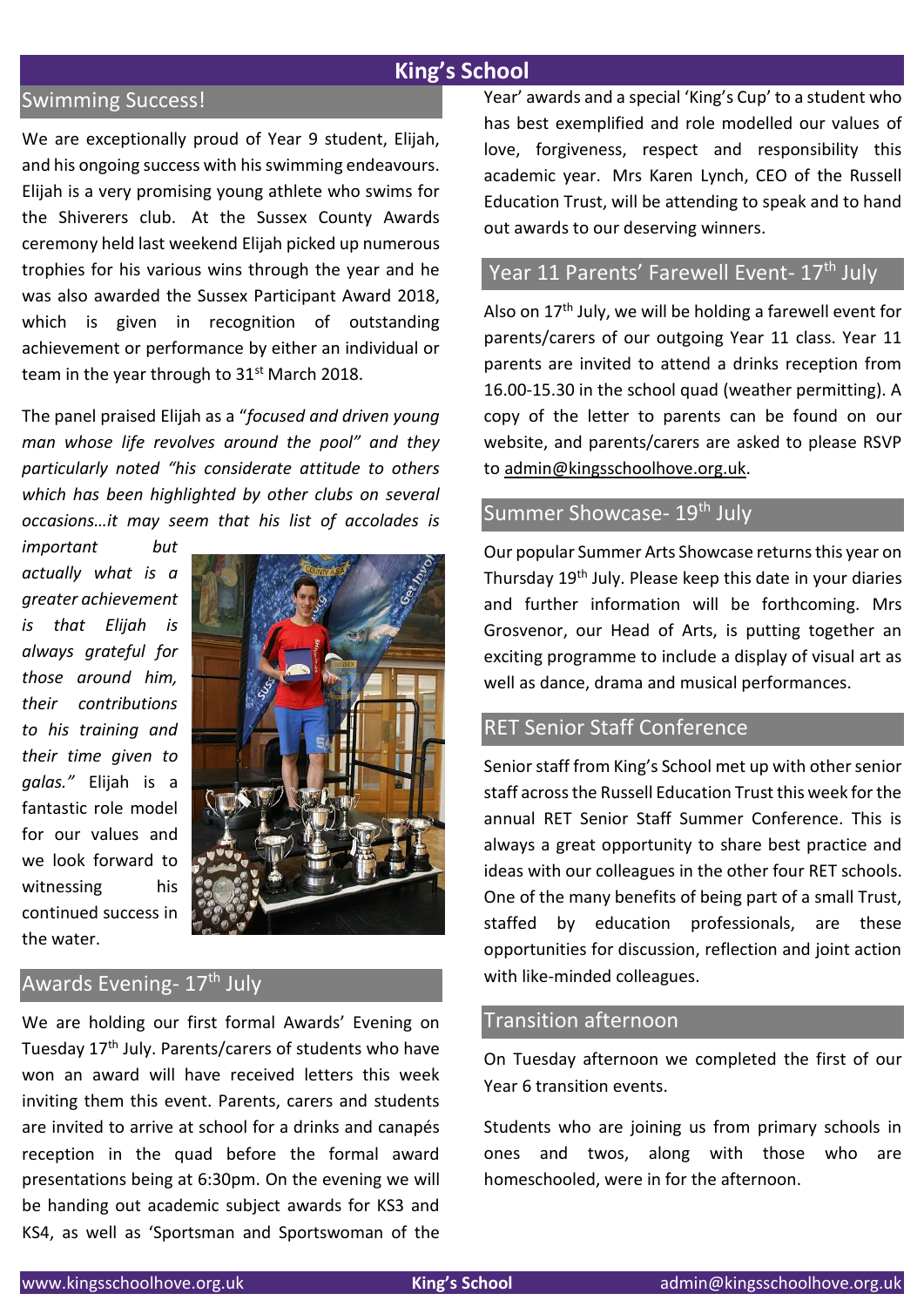The new King's students met with their head of year (Miss Staples), pastoral lead (Miss Gamon), and assistant head (Mr Walker). They also met with Mrs Price and were able to ask questions about their new school.

In addition, the students took a tour of the school with some Year 8 students who were a credit to the school.

#### Reporting your child absent

If your child is unwell and unable to attend school, please ensure you let us know as early in the day as possible.



The simplest way of reporting an absence is via the free 'Studybugs' app, which sends your message straight to the school's register. Studybugs is available from your smart phone or tablet's app store, and there is a link with more information on the home page of our website.

If you are unable to use the app, please either call the school number and select option 1 to leave a message for the office team, or email [attendance@kingsschoolhove.org.uk.](mailto:attendance@kingsschoolhove.org.uk) Please note that we do need parents to inform us for each day of absence.

#### Year 5 Taster Sessions

We will be running Year 5 'Taster Sessions' in July. Year 5 students will get the opportunity to experience King's lessons covering English, mathematics and science and parents will have the opportunity to meet with Mrs Price to find out a bit more about what makes King's so distinctive and to ask any questions they might have about the education we can provide.

We are running taster sessions on the following dates:

**Tuesday 3rd July, 3:30-4:30pm** 

**Tuesday 10th July, 3:30-4:30pm**

To book your place, please contact Mrs Frances Talbot in the school office, either via email [\(admissions@kingsschoolhove.org.uk](mailto:admissions@kingsschoolhove.org.uk) - please put 'Year 5 Taster Session' in the subject line) or via the postal service (King's School, High Street, Portslade, BN41 2PG). Please tell us which session you would like to attend, the name of your child/children and the name of their current primary school.

#### Letters Home This Week

**ParentPay information**- Families should have received an email or letter with information on setting up their child's ParentPay account. Please email [finance@kingschoolhove.org.uk](mailto:finance@kingschoolhove.org.uk) if you have not received this.

#### Parent Prayer

We had a super celebration with our Year 11 students at their prom on Wednesday. Give thanks for a great ending to their time at King's. Thank him for the wonderful, patient work of our exams team. They have done such a brilliant job at making sure the GCSE and Year 10 exams have run smoothly.

As we enter our final few weeks of this year, please be praying for our end of term events, including our whole school communion. Pray that this would be a good opportunity for our students to reflect on who Jesus is.

#### Athletics Reports

#### **Monday 18th June- Senior Town Sports**

Many of our Year 8, 9 and 10 students competed in the Senior Town Sports meeting on the 18th June. An afternoon of highly competitive and high standard athletics, got many of our students back into the swing of competing at Withdean and acheiving some great results. As always all of our students competed with respect, enthusiasm and enjoyed the afternoon. It was lovely to see so many of our students greeting and congratulating fellow competitors from other schools. Healthy rivalry spurred on our students, who came away with some exceptional results.